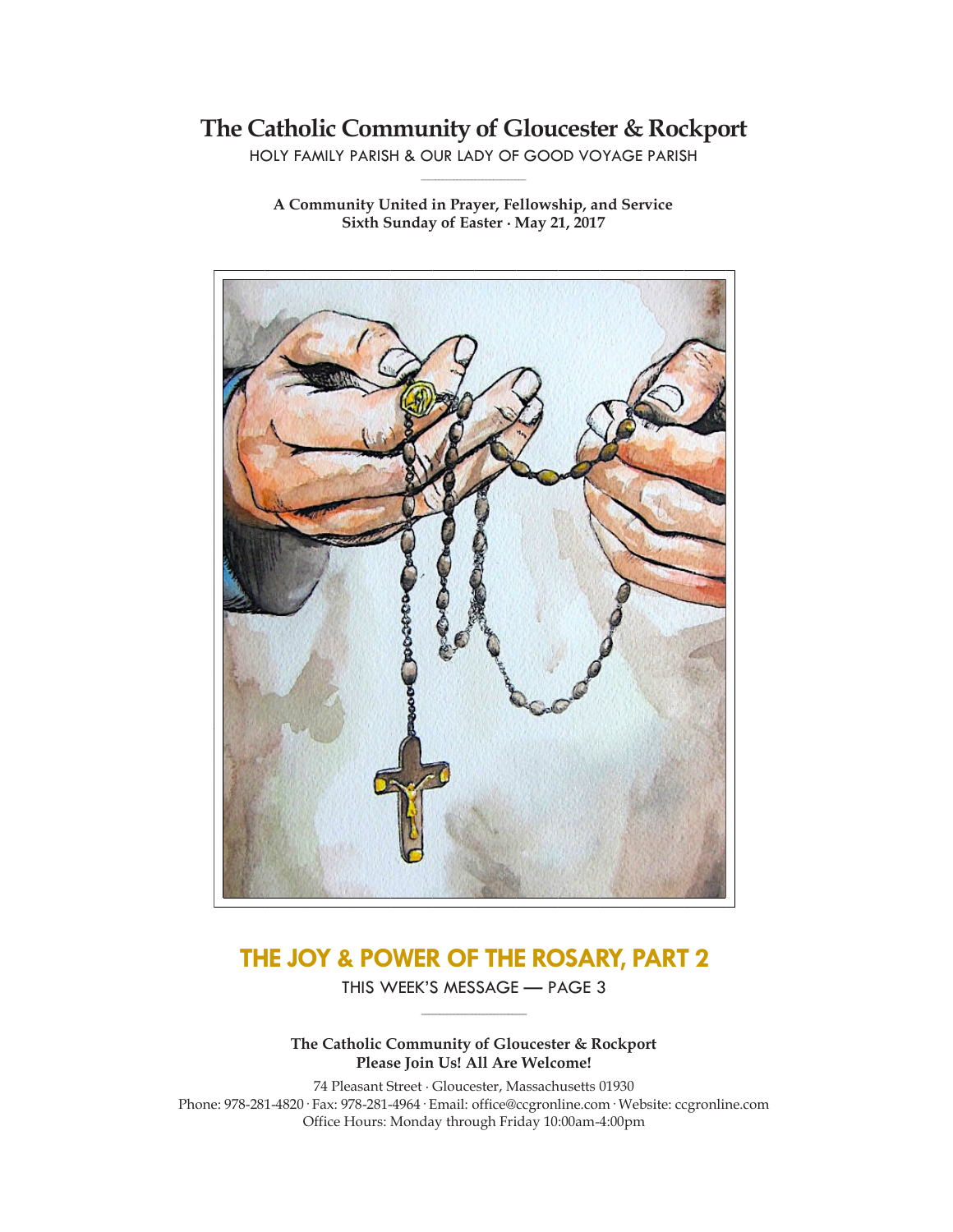### **OUR LADY OF GOOD VOYAGE PARISH \_\_\_\_\_\_\_\_\_\_\_\_\_\_\_\_\_\_\_\_\_**



### **CROWNING FEAST OF THE HOLY SPIRIT Monday, May 29th through Sunday, June 4th**

All are invited to join Father Jim, Father Alves, Our Lady of Good Voyage Parish, and the Catholic Community of Gloucester & Rockport in celebrating our Annual Crowning Feast of the Holy Spirit from Monday, May 29th through Pentecost Sunday, June 4th. Crowning Week will begin on Monday, May 29th in Our Lady's Church, when the Crown is entrusted to this year's Imperator, Jaime Faria, and his wife, Conceição, as part of the traditional ceremony that began many decades ago. The festivities will continue according to the following schedule of events throughout the week:

#### **Monday, May 29th**

Imperator Ceremony & Rosary Our Lady of Good Voyage Church at 6:30pm Supper in Our Lady's Hall at 7:00pm

**Tuesday, May 30th** Rosary in Our Lady's Hall at 6:30pm Supper in Our Lady's Hall at 7:00pm

**Wednesday, May 31st** Rosary & Mass in Our Lady's Hall at 6:30pm Supper in Our Lady's Hall at 7:30pm

**Thursday, June 1st** Rosary in Our Lady's Hall at 6:30pm Supper in Our Lady's Hall at 7:00pm

**Friday, June 2nd** Sung Rosary in Our Lady's Hall at 6:30pm Supper in Our Lady's Hall at 7:00pm

#### **Saturday, June 3rd**

Rosary in Our Lady's Church at 5:30pm Mass in Our Lady of Good Voyage Church at 6:00pm

#### **Pentecost Sunday, June 4th**

Mass & Crowning Ceremony in Our Lady of Good Voyage Church at 11:45am Luncheon in Our Lady's Hall at 1:00pm

Tickets for Sunday's Luncheon are available in our parish offices (located at 74 Pleasant Street in Gloucester) during regular business hours. Tickets are also available before and after the Rosary each evening during Crowning Week. Donations for our Annual Auction & Grand Raffle, which will take place right after the luncheon, will be much appreciated! For more information about tickets and donations to the auction, please contact Father Jim at 978-281-4820 or frjim@ccgronline.com. All parishioners, friends, and guests of the Catholic Community of Gloucester & Rockport are invited to participate in this beautiful annual celebration of the coming of God's Holy Spirit! Please join us! All are welcome! Come Holy Spirit!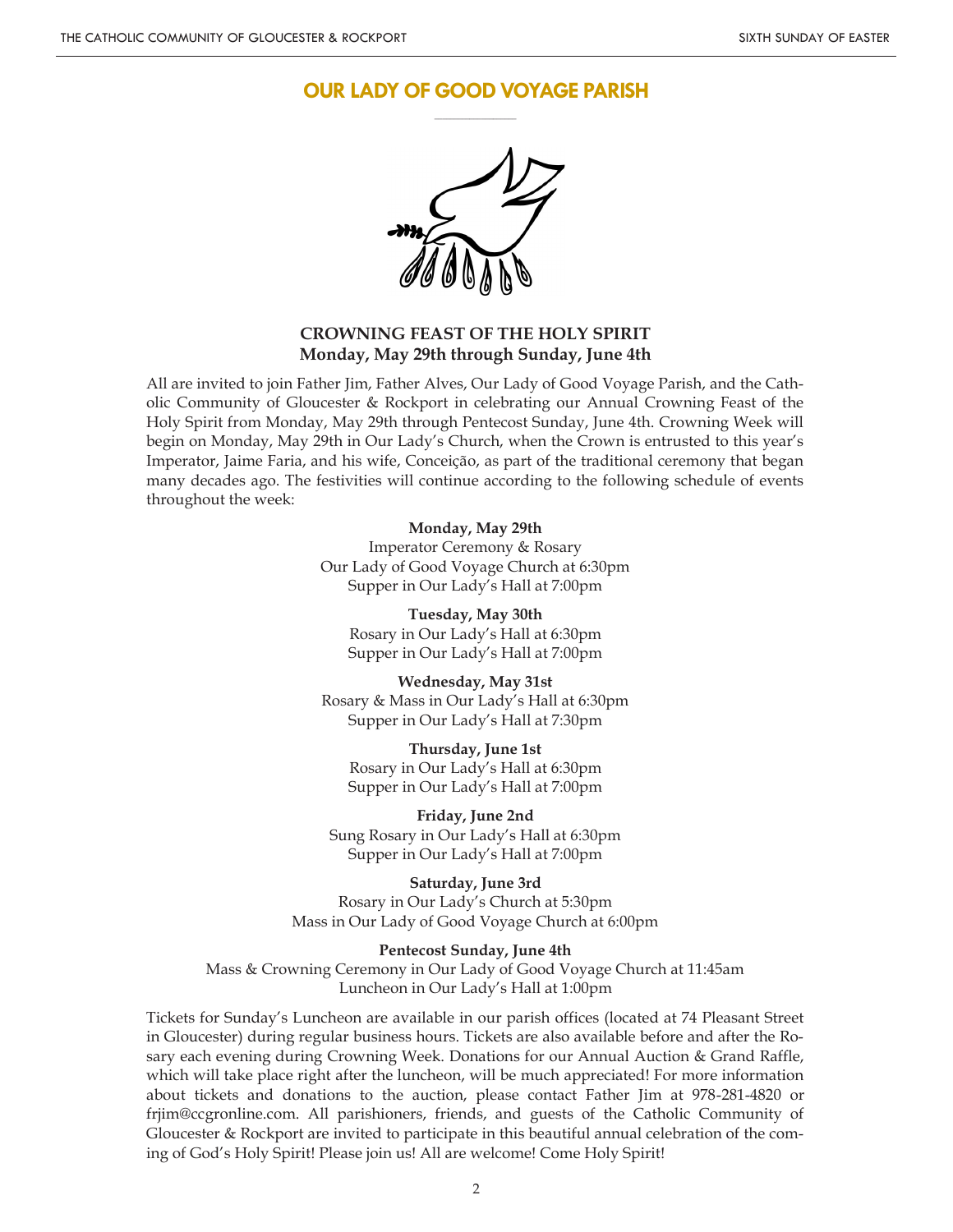### **THIS WEEK'S MESSAGE \_\_\_\_\_\_\_\_\_\_\_\_\_\_\_\_\_\_\_\_\_**

#### **THE JOY & POWER OF THE ROSARY, PART II**

#### *By Cliff Garvey*

Last week, I wrote that my personal journey with the Blessed Mother and the Rosary has been the proverbial long and winding road, full of bumps and ruts, full of fits and starts. These days, however, I turn to the Rosary more and more often. First, I began turning to the Rosary during long drives back and forth to Cambridge and to Maine. This is a practice that I am convinced has saved many lives on Route 128! Second, the work here is difficult. And it's not just the hard work of helping to bring two parishes closer together. It's about need: the sometimes desperate and heartbreaking needs of the good people who ask for help — including spiritual help. At least four times each weekend, I am privileged to welcome people to Mass at the doors of our churches. And at least as many times each weekend, one of our fellow parishioners asks me to pray for a particular intention: an ailing spouse, an autistic child, an addicted grandchild, a faltering marriage, or a lost job. Each week, the list of prayer requests grows longer. In the beginning, some of these requests were lost in the shuffle of a busy week. But over time, I realized that an important part of my ministry is to pray for the people that I am called to serve. I began to take very seriously that part of my vocation that calls me to pray for people in need. This led me to the Rosary; and in my mind, at least, to a series of small miracles. More and more, I am convinced that miracles happen when we ask the Lord to make them happen. And more and more, I am convinced that miracles happen more often when we ask the Blessed Mother to ask the Lord to make them happen!

"Holy Mary, Mother of God, pray for us sinners, now and at the hour of our death!" Each time we pray for Our Lady's intercession during the Rosary, we pray for miracles. We pray that she will pray for us: you and me, no matter who we are, no matter where we are, no matter what we have done, no matter what we might do, now and forever. Each time we pray for Our Lady's intercession, we pray for miracles: for the audacity to hope, for the courage to change, for the strength to carry on in the face of addiction, divorce, illness, infidelity, or unemployment; for the strength to persevere in our family situations, our jobs, and our vocations; for the grace to love our neighbor even when we don't like our neighbor and even when they don't like us; for the grit to face every challenge head-on (with love) in our homes, parishes, and workplaces. "Holy Mary, Mother of God, pray for us sinners, now and at the hour of our death!" Each time we pray for Our Lady's intercession, we pray for miracles. We pray for the joy of knowing that we are not alone, that we are never alone, that our Blessed Mother is as near as the rosary we keep in our pocket or purse; for the joy of knowing that we are loved beyond measure; for the joy of knowing that prayer can change a life; for the joy of knowing that prayer can change many lives; for the joy of knowing that prayer (especially Mary's prayers) can change the world!

Miracles happen every day. On the internet (while not always a reliable source for news and information), there are blogs and websites that offer space for people to share their experiences with the joy and power of the rosary. I recently read a series of blog posts with titles like these: Car accident survived! Better grades! Husband's conversion! Mother's recovery! Delivered from temptation! Healed from an eating disorder! Saved from migraine headaches! Engaged to the love of my life! Going back to church after years away! And here's my favorite: Prayers answered! School canceled today! Each of these bloggers credits their personal miracle, however small or outlandish, to the Rosary. Why do we believe in the power of the Rosary? We believe because of testimonies like these. We believe because of our own experiences as believers and disciples. We believe because the power of the Rosary has been proven over long years. We believe because it works! But how?

Archbishop Fulton Sheen once wrote: "The Rosary is the book of the blind, where souls see and there enact the greatest drama of love the world has ever known; it is the book of the simple, which initiates them into mysteries and knowledge more satisfying than the high education of others; it is the book of the aged, whose eyes close upon the shadow of this world, and open on the substance of the next." And then Archbishop Sheen says what we know to be truest of all: "The power of the Rosary is beyond description." True enough. But again, how does it work? Pope Francis suggests an answer to this difficult question. He said recently: "You pray for the hungry. Then you feed them. That is how prayer works." Therefore, when we pray for the Blessed Mother's intercession, we are hungry, she prays for us, and we are fed. We are thirsty, she prays for us, and our thirst is quenched. We are sick, she prays for us, and we are comforted. We are sinful, she prays for us, and we are led to penance and reconciliation. We are divided, she prays for us, and we are then united in prayer, fellowship, and service. This is how prayer works! This is the joy and power of the Rosary! Our Lady of the Rosary, pray for us!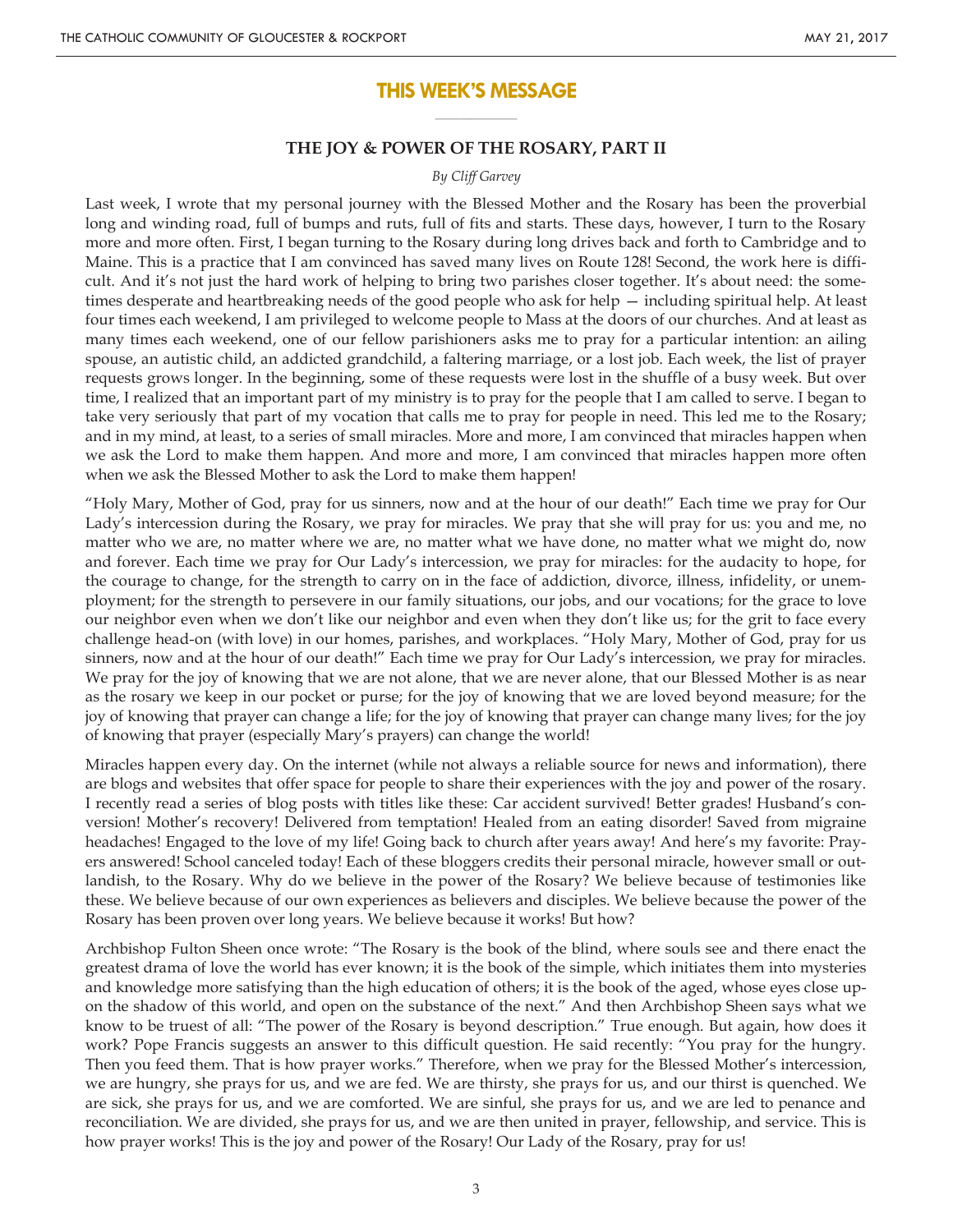#### **PRAYER, FELLOWSHIP, AND SERVICE \_\_\_\_\_\_\_\_\_\_\_\_\_\_\_\_\_\_\_\_**

### **OUR LADY OF GOOD VOYAGE CROWNING PENNY SALE Monday, May 22nd at 7:00pm**

All parishioners and friends of the Catholic Community of Gloucester & Rockport are invited to join Our Lady of Good Voyage Parish for our next "Penny Sale" on Monday, May 22nd at 7:00pm in Our Lady's Hall. As always, we'll have great prizes, delicious home-made sweet bread, delicious food and snacks, and a 50-50 raffle. All proceeds benefit Our Lady of Good Voyage Parish. Donations are being accepted at our parish office (located at 74 Pleasant Street in Gloucester) during regular business hours. For more information, please contact Linda Galvin at 617-803- 6050 or lingalv2020@gmail.com. All are welcome!

### **SOLEMNITY of the ASCENSION of the LORD Holy Day of Obligation· Thursday, May 25th**

On Thursday, May 25th, the Roman Catholic Church celebrates the Solemnity of the Ascension of the Lord, which commemorates Christ's elevation into heaven in the presence of the disciples on the fortieth day after his resurrection. On this holy day of obligation, the Catholic Community of Gloucester & Rockport will celebrate Masses according to the following schedule:

> Saint Ann Church Wednesday, May 24th at 7:00pm

Saint Joachim Church Thursday, May 25th at 8:00am

Our Lady of Good Voyage Church Thursday, May 25th at 12:00pm

For more information on the Solemnity of the Ascension of the Lord, please contact Father Jim at 978-281-4820 or frjim@ccgronline.com. Please join us! All are welcome!

### **THE HOLY ROSARY Monday Through Saturday After Daily Mass!**

All are invited to join the Catholic Community of Gloucester & Rockport as we pray the Holy Rosary every morning immediately after our 8:00am Daily Mass. By praying the Rosary, we grow closer to our Risen Lord by meditating on the mysteries of his life, death, and resurrection; and we grow closer to our Blessed Mother by asking for her powerful intercession for ourselves, our parishes, and our troubled world. Daily Mass is celebrated in Our Lady of Good Voyage Church on Monday, Wednesday, and Friday at 8:00am; in Saint Joachim Church on Tuesday and Thursday at 8:00am; and in Saint Ann Church on Saturday at 8:00am. For more information, please contact Father Jim at frjim@ccgronline.com or 978-281-4820. Please join us! All are welcome!

#### **SAINT VINCENT DE PAUL SOCIETY NEWS \_\_\_\_\_\_\_\_\_\_\_\_\_\_\_\_\_\_\_\_**

### **SAINT VINCENT DE PAUL SOCIETY BANKING FOR THE COMMUNITY Cast Your Vote: BankGloucester.com!**

For the tenth consecutive year, BankGloucester is sponsoring its "Banking for the Community" campaign, which could potentially provide much needed funds to the Saint Vincent de Paul Society here in the Catholic Community of Gloucester & Rockport. Since 2007, BankGloucester has donated more than \$160,000 to community organizations through its "Banking for the Community" program. This year, they will donate \$20,000 to nineteen local charities and community service organizations, including our Saint Vincent de Paul Society!

All parishioners, friends, and visitors of the Catholic Community of Gloucester & Rockport are encouraged to cast your vote for the Saint Vincent de Paul Society! Just visit BankGloucester.com.com/ballot and vote for the Saint Vincent de Paul Society! It's easy, free, takes less than a minute, and supports a very good cause! Voting ends at 5:00pm on May 31st! Thank you in advance for your assistance and support! For more information, please contact Annette Kennedy at 978-283-1268 or Harry Miller at 978-281-2701. For assistance, please contact the Saint Vincent de Paul Society Hotline at 978-281-8672. Thank you! Don't forget to vote at BankGloucester.com!

### **SAINT VINCENT DE PAUL SOCIETY New Members Always Welcome!**

The Saint Vincent de Paul Society is an international organization dedicated to responding to any request from any person or family in need. Here on Cape Ann, we work from Holy Family Parish and Our Lady of Good Voyage Parish to serve the poor and needy. Our Clothes Closet is open on Saturdays from 10:00am until 1:00pm. And our Food Pantry is stocked with non-perishable foods. Donation baskets are located at the entrances of our churches. The Food Pantry needs the following items:

Canned Chicken, Ham, Stew, or Tuna Crackers· Canned Juice· Chicken or Tuna Helper Mayonnaise· Instant Potatoes· Hot & Cold Cereals Pancake Mix & Maple Syrup· Chef Boyardee Peanut Butter & Jelly· Jarred Pasta Sauce

Donation envelopes are also located at the entrances of our churches and can be placed in the offertory basket or mailed to the parish center. Checks should be made payable to the Saint Vincent de Paul Society. Meetings are held on the second Wednesday of each month at 7:00pm. New members and volunteers are always welcome! For more information, please contact Annette Kennedy at 978 -283-1268 or Harry Miller at 978-281-2701. For assistance, please contact our Hotline at 978-281-8672. Thank you!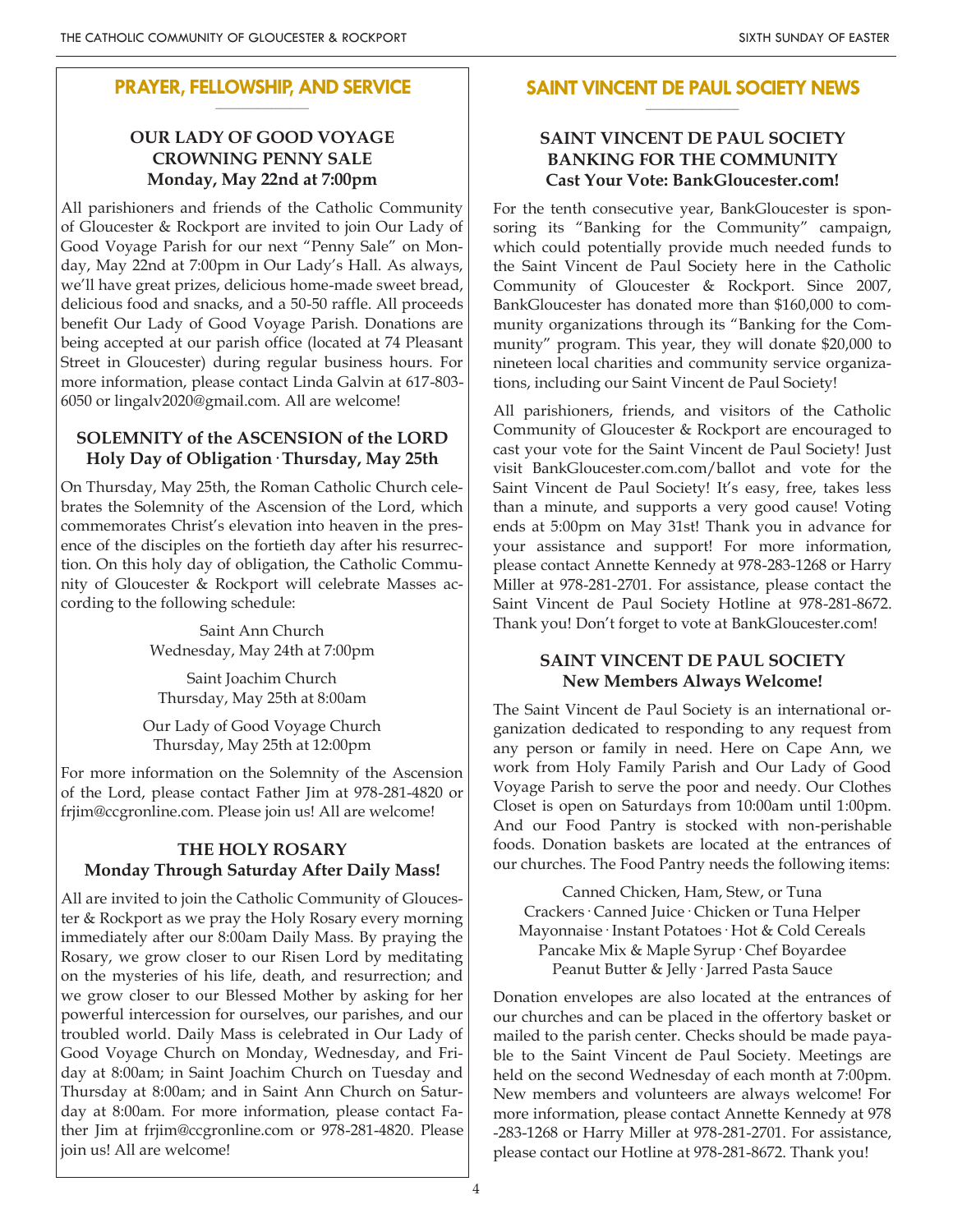#### **THE ASSISI PROJECT \_\_\_\_\_\_\_\_\_\_\_\_\_\_\_\_\_\_\_\_**

### **THE ASSISI PROJECT TENTH ANNUAL FALL PILGRIMAGE November 3rd-November 11th**

For the tenth consecutive year, Father Jim, Cliff Garvey, and the Assisi Project are sponsoring a week-long, smallgroup pilgrimage to Assisi, Italy. Each year, our pilgrims have literally walked in the footsteps of Saint Francis and Saint Clare. This year, from November 3rd through November 11th, we will journey again to Assisi and to the Franciscan Sanctuary at La Verna.

Each morning, we will begin with Morning Prayer from the Liturgy of the Hours and Mass. Father Jim celebrates Masses at the Basilica of Saint Francis, the Basilica of Our Lady of Angels, the Carceri Hermitage, and the Sanctuary at La Verna. Each afternoon, our pilgrims will have the free time and guidance to explore Assisi at their own pace and to visit its many churches, cafes, museums, and shops. Each evening, we will gather for supper, followed by Evening Prayer, a reflection, and faith sharing.

As a fellowship of pilgrims, we will explore the historic Basilicas of Saint Francis and Saint Clare. Each of these great basilicas contains the tombs of the saints, holy relics, priceless frescoes and other works of art, along with quiet chapels for personal prayer and worship. We will also visit the Basilica of Saint Rufino, where Francis and Clare were baptized; the Church of Saint Damian where Christ spoke to Francis and hastened his conversion; the Carceri Hermitage where Francis and his first followers retreated for prayer and contemplation; and the chapel known as the Porziuncola, which is considered the home church of the worldwide Franciscan community.

In addition, we will spend leisurely afternoons in and around the Piazza del Commune, Assisi's city center, with its ancient Roman temple (now a Catholic Church), sidewalk cafes, restaurants, and shops. Our more adventurous pilgrims will also have a chance to visit the Rocca Maggiore, the great medieval fortress with its stunning views of Assisi, the Spoleto Valley, and Mount Subasio. And finally, we will travel to La Verna, the mountain sanctuary in Tuscany, where Saint Francis received the stigmata. At La Verna, we will celebrate Mass, have lunch, and participate in the daily procession that commemorates how Saint Francis received the five wounds of the Crucified Christ.

The cost of this extraordinary pilgrimage is \$3,399 per person and includes roundtrip airfare & fees; ground transportation (except personal taxis); guest house accommodations (single room & bathroom); and all meals. For more information, please contact Cliff Garvey at cgarvey@ccgronline.com or 978-281-4820; or join us online at assisiproject.com. Space is limited! Join us!

#### **PRAYER, FELLOWSHIP, AND SERVICE \_\_\_\_\_\_\_\_\_\_\_\_\_\_\_\_\_\_\_\_**

### **HOLY FAMILY PARISH STRAWBERRY FESTIVAL Saturday, June 3rd· 9:00am-2:00pm**

On Saturday, June 3rd, the Holy Family Women's Guild will host the Annual Strawberry Festival from 9:00am until 2:00pm in Saint Ann Church Hall. This year's theme is "Life on Cape Ann" because everyone who lives here knows that there isn't a better or more beautiful place on earth to live, work, worship, or raise a family!

This year's Strawberry Festival will feature art, homemade baked goods and preserves, crafts of all kinds, and all things related to the garden (including annuals and perennials)! We'll have a "Mug Up" with hand-made ceramic mugs and a snack bar featuring pulled-pork sandwiches, Italian Cookies, Mickey's Muffins, Papa's Biscotti, Cindy's Scones, Jam from the Jam Ladies, and our famous strawberry shortcake. Mahroussie Jabba will also be serving middle eastern food. And as always, vintage treasures will be offered for sale in our "Granny's Attic!"

Whether you're a crafter or a carpenter, a knitter, baker, or basket-weaver, we need your help! Whether you're an artist, gardener, or handyman, we need your help! And if someone is willing and able to volunteer with setting up or cleaning up, we need your help, too! All proceeds from the Strawberry Festival benefit Holy Family Parish. For more information, please contact Jane Marshall at 978-283 -5111. Please join us! All are invited! All are welcome!

### **ASSISI PROJECT SPRING RAFFLE SWEET KISSES HAND PAINTED ICON Tickets Available Through June 10th!**

Now through June 10th, the Assisi Project is sponsoring a Spring Raffle for a beautiful hand painted icon called "Sweet Kisses" which beautifully depicts Our Blessed Mother holding her Son. Throughout the Christian world, icons are venerated as windows into heaven and are known to be powerful instruments of divine grace and miracles. This particular icon was handcrafted in Greece using traditional tempera paint and gold leaf. It was blessed on the relics of Saint Spyridon the Wonderworker, a third century saint whose incorrupt relics are believed to be the source of many miracles.

All proceeds from the Assisi Project's Spring Raffle will be donated to the Saint Vincent de Paul Society. A donation of \$1.00 per ticket is requested. We hope to raise \$2,000! Tickets can be purchased after various daily and weekend Masses in our churches; at our parish offices; and by contacting Cliff Garvey at 978-281-4820 or cgarvey@ccgronline.com. The icon can be viewed online at assisiproject.com. Thank you for your generous support of the Assisi Project's Spring Raffle!